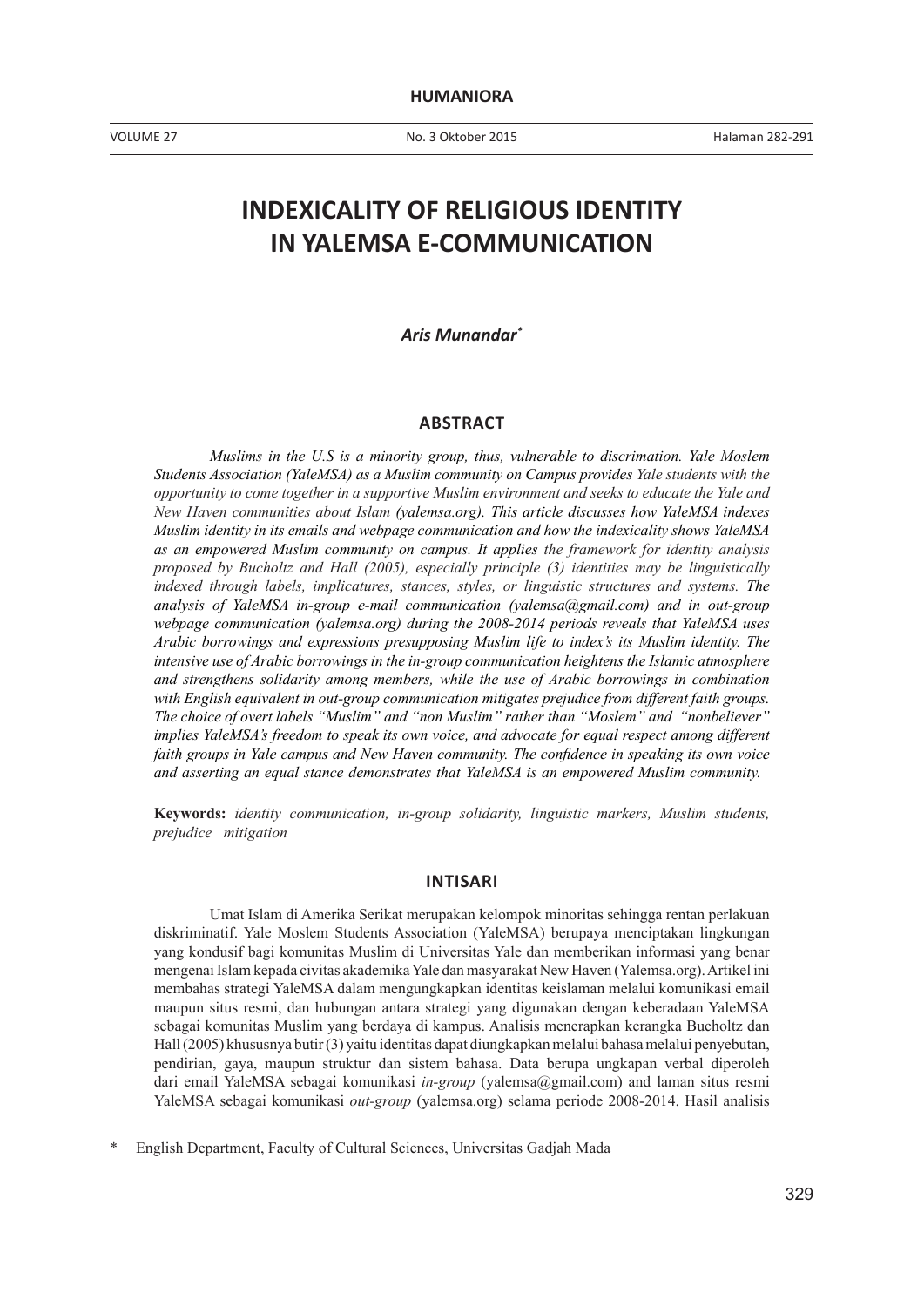memperlihatkan bahwa pengungkapan identitas keislaman oleh YaleMSA memanfaatkan kata-kata pinjaman bahasa Arab dan ungkapan-ungkapan yang menandakan kehidupan Muslim. Pemakaian kata-kata pinjaman bahasa Arab yang intensif di dalam komunikasi in-group membangun atmosfir keislaman dan memperkokoh solidaritas antar anggota, sedangkan pemakaian kata-kata pinjaman bahasa Arab yang digabungkan dengan padanannya dalam bahasa Inggris di dalam komunikasi outgroup dimaksudkan untuk mengurangi dampak prasangka negatif dari kelompok-kelompok agama yang lain. Penyebutan label "Muslim" dan "non Muslim", bukannya "Moslem" dan "nonbeliever" mengindikasikan kebebasan YaleMSA untuk menyuarakan kata hatinya dan mendorong sikap saling menghormati di antara kelompok-kelompok yang berbeda agama di lingkungan Yale dan New Haven. Kepercayaan diri untuk menyuarakan kata hatinya dan menunjukkan kesetaraan membuktikan YaleMSA sebagai komunitas Muslim yang berdaya di kampus.

**Kata kunci**: mahasiswa Muslim, mitigasi prasangka negatif, solidaritas *in-group*, pemarkah linguistik, dan pengungkapan identitas.

#### **INTRODUCTION**

Pew Research Center releases in its 2015 report that Muslims in the United States number about 3 million, or 0.9% of the total U.S. population (pewforum.org). As a minority group, Muslims in the USA are vulnerable to unequal respect or other forms of discrimination, especially by the majority group. "There appears to be a growing tendency in the American Media to portray Arabs and Muslims as the consumate "other", as terrorists, or more recently, as the enemy of all cherished western values." (Haddad, 2004, based on several sources).

Previous researches on Muslims in the US have shown Muslims' struggle for equality from the rest of Americans (see Shammas, 2015; Ali, 2008; and Peek, 2005). Shammas (2015) conducted focus group to obtain responses to explain why Arab and Muslim students might underreport discrimination on campus. The responses indicate evidences of discrimination against Arab and Muslim students on community college campuses in California and Michigan, whether expressed overtly or covertly by other students. To cope with discrimination, students congregate into same ethnic or same faith friendship groups to safeguard against marginalization and forge a connection to the larger campus community. Peek (2005) identifies three stages of religious identity development, i.e., religion as ascribed identity, religion as chosen identity, and religion as declared identity. She illustrates how religious identity emerges in social and historical context and demonstrates that its development is variable rather than static. She also shows how a crisis event such as September 11 can impel religious identity to become even

more central to an individual's concept of self. Through asserting the primacy of their religious identity over other forms of social identity, religion became a powerful base of personal identification and collective association for young Muslims. Ali's (2008) ethnographic research draws the patterns of acculturation by second-generation South Asian Muslims in New York City. He proposes that acculturation is a dynamic process, and that we can better understand variations in patterns of acculturation of individuals by looking at their peers—the kinds of intimate associations that individual make, and the kinds of peer group norms to which individual conforms.

These researches have shown how Muslims in the US deals with the issue of identity from political, psychological, and anthropological points of view. None includes the linguistic aspects in their discussion as a means of understanding Muslims' status in the society. For instance, though observing that students congregate into same ethnic or same faith friendship groups to safeguard against marginalization and forge a connection to the larger campus community, Shammas (2015) does not show their linguistic behavior in strengthening solidarity among themselves and in forging a connection with other communities. While identifying stages of religious identity development, Peek (2005) does not reveal how identity at different stages is linguistically expressed by the group.

Religious identity expression takes different forms across social context. Religious practice, such as worship and dietary practices, takes place mostly within family and community contexts,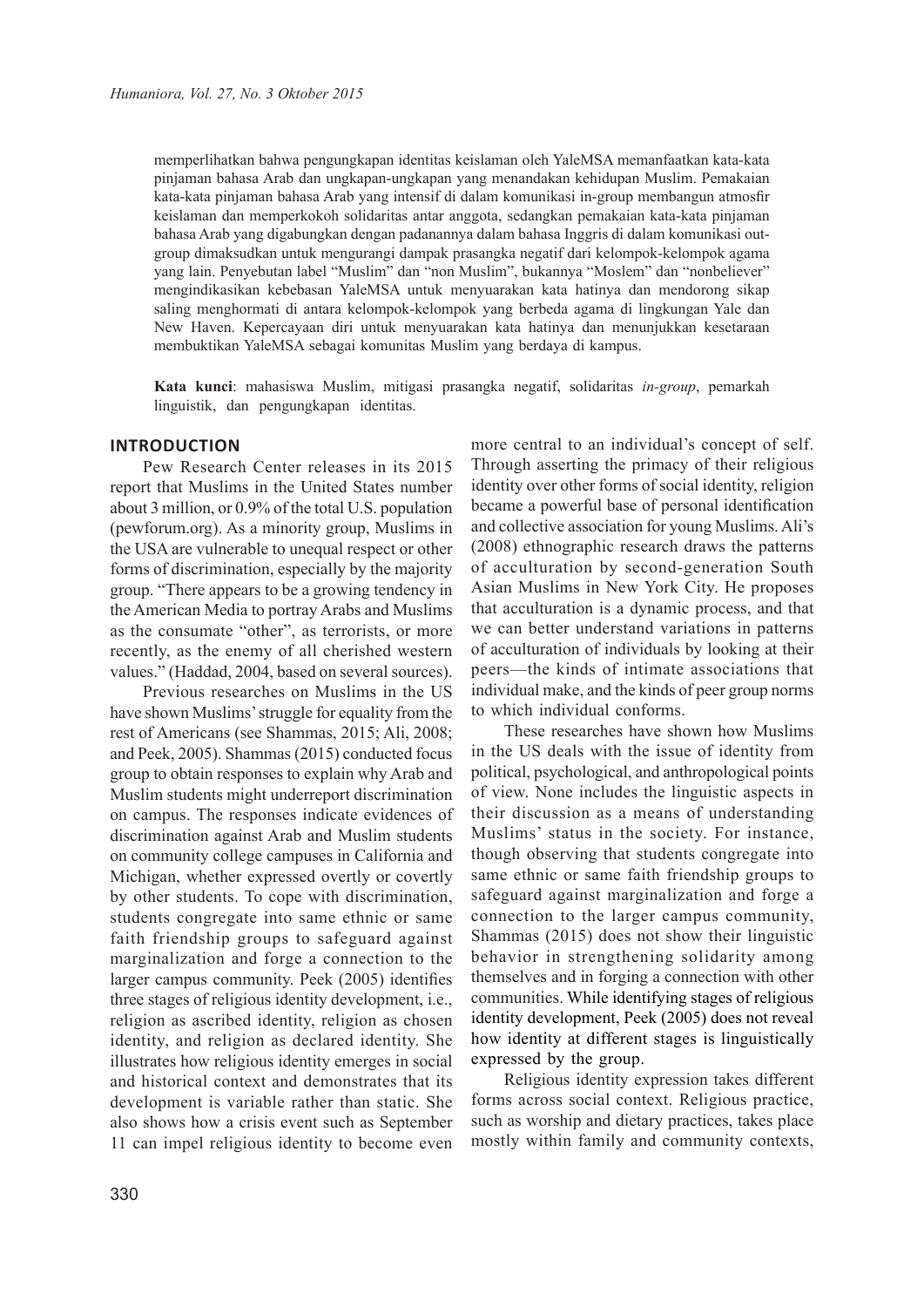thus communicating one's religious identity to fellow Muslims. In addition, some Muslims also assert their religious identity in the public domain, such as when they support the role of religion in society and politics. In doing so, they communicate their religion to the wider society (Maliepaard and Phalet, 2015: 132-133). Bucholts and Hall (2005) 'propose a framework for the analysis of identity as produced in linguistic interaction, based on 5 principles: (1) identity is the product rather than the source of linguistic and other semiotic practices and therefore is a social and cultural rather than primarily internal psychological phenomenon; (2) identities encompass macro-level demographic categories, temporary and interactionally specific stances and participant roles, and local, ethnographically emergent cultural positions; (3) identities may be linguistically indexed through labels, implicatures, stances, styles, or linguistic structures and systems; (4) identities are relationally constructed through several, often overlapping, aspects of the relationship between self and other, including similarity/difference, genuineness/artifice and authority/ delegitimacy; and (5) identity may be in part intentional, in part habitual and less than fully conscious, in part an outcome of interactional negotiation, in part a construct of others' perceptions and representations, and in part an outcome of larger ideological processes and structures.' Bucholtz and Hall (2005) further elaborate that 'identity relations emerge in interaction through several related indexical processes, including: (a) overt mention of identity categories and labels; (b) implicatures and presuppositions regarding one's own or others' identity position; (c) displayed evaluative and epistemic orientations to ongoing talk, as well as interactional footings and participant roles; and (d) the use of linguistic structures and systems that are ideologically associated with specific personas and groups.

The principle number (3), which is in line with Hymes' SPEAKING as a model of analysis to understand the underlying motive for the use of a particular linguistic structure rather than the others in a speech event, offers a theoretical framework to analyze how Muslim communities at Yale university helped shield Muslim students from a discriminatory campus and secure in their religion.

The data for analysis are verbal expressions in the YaleMSA's emails sent to yalemsa@gmail.com by the YaleMSA executive Board, and web-page (yalemsa.org) during the 2008-2014 periods.

YaleMSA community comprises mainly of non American-born migrants and international students. Their non-American origin are reflected in such names as Usama Qadri; Faez Syed;Harib Ezaldein**;** Tariq Mahmoud; Zenah Hasan; and Sana Samnani. The Coordinator of Muslim Life in the Chaplain's Office at Yale was born in Pakistan, emigrated to the United States at the age of three, and grew up in Upstate New York. (http://yalemsa. org)

In line with the Mission Statement (yalemsa. org), YaleMSA designs activities and events to help members socialize with Muslim brothers and sisters at Yale, to practice Islamic teachings in campus, as well to seek to educate the Yale and New Haven communities about Islam. They include Halal Dinner, Weekly Halaqa, General Body Meeting after Isha prayers, Jumuah Prayers and Halal Lunch, Basketballaqas, and Weekly Halaqa on Tafsir and Qiyaam prayers. YaleMSA also holds Islamic Awareness Week with the purpose of better acquainting the campus community with the faith of its members. Also in the Spring every year it organizes the Critical Islamic Reflections (CIR) conference in sponsorship with other organizations (http:// yalemsa.org). Information about all happenings for the members is circulated through the YaleMSA mailing list (in-group communication), while for the campus and New Haven communities is uploaded in the YaleMSA webpage (out-group communication). Both the in-group and the outgroup communications are characterized by the use of Arabic borrowings and presupposition of Muslim life.

# **USE OF ARABIC BORROWINGS**

The use of Arabic borrowings are quite dominant in YaleMSA communication. They are used individually, or sometimes in combination with English words. The ethnic background of both the executive boards and most members, which is Asian --as their names suggest, partly explains the use of various Arabic borrowings (Cf. Jaspal and Cyle in Jaspal, 2009:17). Those Arabic borrowings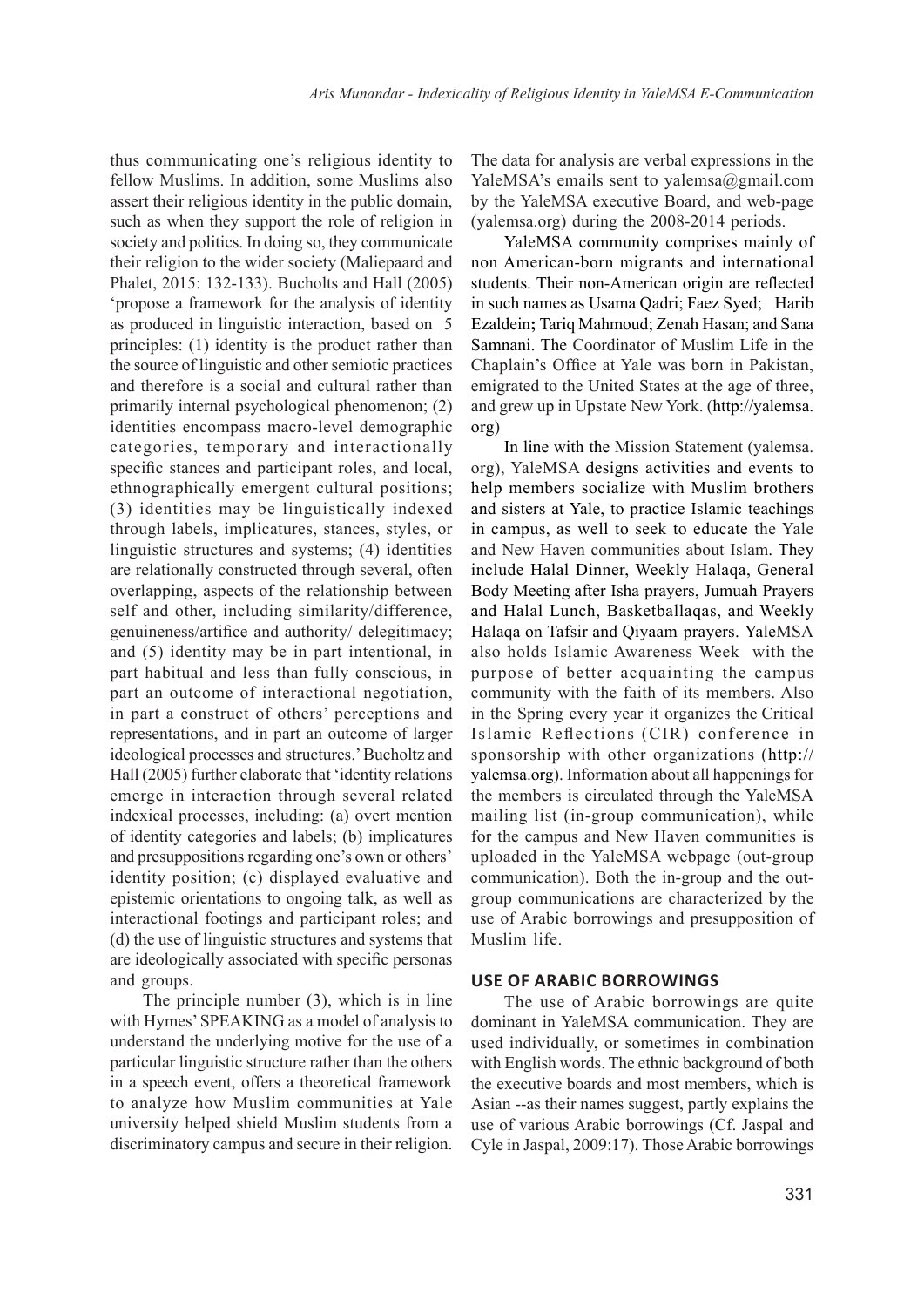can be categorized into (a) greeting and praise; (b) names of month in the Islamic calendar, Muslim figures (prophet, companions), sites, and activity for Muslims; (c) title for position or wish; and (4) specific terms. Mange et al. (2000) argue that lexical markers constitute an implicit manner for speakers to mark their discourse and a way for receivers to infer what group the speakers belongs to. Arabic borrowings, however, seems to be more familiar for Muslims with Asian background than Muslims with Western background.

The following table presents the Arabic borrowings used in YaleMSA e-mail communication. The writing is maintained as in the data.

and 'halaqa'- and Meccodyssey (yalemsa@gmail. com/ Sunday, Nov 25, 2012).–from 'Mecca' and 'odyssey'. Basketball and odyssey are clearly not religious activities, but gain the religious sense with the addition of the words hallaqa and Mecca. The first blending, basketballaqas, indexes Muslim identity in that it suggests a special basketbal game for muslims at Yale where they can keep wearing decent costumes while playing the game. A such circumstance makes those involved in the activity 'secure in their religion' (see Shammas, 2015) and 'helped shield Muslim students from a discriminatory campus' (Asmar via Shammas, 2015:9).

The second blending, Meccodyssey, indexes

| Tabel 1.                 |                                                |                                                   |                |  |  |
|--------------------------|------------------------------------------------|---------------------------------------------------|----------------|--|--|
| <b>Arabic borrowings</b> |                                                |                                                   |                |  |  |
| $\mathbf{N}\mathbf{0}$   | Words                                          | Meaning/equivalent                                | Category       |  |  |
| 1.                       | Assalam Alaikum; salaam                        | Peace be with you; peace                          | greeting       |  |  |
| 2.                       | subhanAlloh                                    | Alloh is the Great                                | praise         |  |  |
| 3.                       | Halal                                          | Lawful (allowed)                                  | specific term  |  |  |
| 4.                       | <i>insyaAlloh</i> ( <i>iA</i> )                | If God permits                                    | specific term  |  |  |
| 5.                       | RA (Radhiyallahu 'anhu/'anha)                  | Alloh is pleased with him/her                     | title for wish |  |  |
| 6.                       | SAAW (Shallallahu 'alaihi wa sallam)           | PbUH (Peace be upon him)                          | title for wish |  |  |
| 7.                       | halaqa                                         | Discussion circle                                 | activity       |  |  |
| 8.                       | Iftaar; suhoor                                 | Meal-eating activity during Ramadan               | activity       |  |  |
| 9                        | Tafseer/tafsir                                 | Interpretation (of Qur'an)                        | activity       |  |  |
| 10.                      | Dhu'l Hijjah/Zul hijjah/Thul-Hijja;<br>Ramadan | The 11th month in the Islamic calendar            | name of month  |  |  |
| 11.                      | Eid Mubarak                                    | 1st day after Ramadan                             | celebration    |  |  |
| 12.                      | Eid al adha                                    | 10th day of 11th month in the Islamic<br>calendar | celebration    |  |  |
| 13                       | Musalla/Musallah                               | Prayer room                                       | place          |  |  |
| 14                       | Isha, jumuah, fajr                             | name of 5 time prayer                             | activity       |  |  |
| 15                       | Khutbah; qiyaam                                | Sermon; prayer                                    | activity       |  |  |
| 16                       | Imam                                           | Master                                            | Title          |  |  |

Arabic words combined with English form such phrases as *halal* dinner, *halal* BBQ, *halal* lunch, weekly *halaqa*, *Jumuah* prayer, *Isha* prayer, *tajwid* class, Annual *Eid* Banquet; *Eid al-Adha* program, *Musalla* Prayer Times, etc. are found throughout the data. Two blendings are found, i.e. basketballaqas (yalemsa@gmail.com/ Wednesday, December 3, 2008) -from the words *'*basketball'

muslims identity, for Mecca is the first most important site in the Muslim world. A trip to Mecca is very likely for the purpose of performing the Muslim ritual, i.e., hajj or umrah. Non-Muslims may make a long journey to anywhere in the world, but they are definitely not allowed to enter the city of Mecca. Therefore, non-Muslims may chose any other cities than Mecca for their odyssey.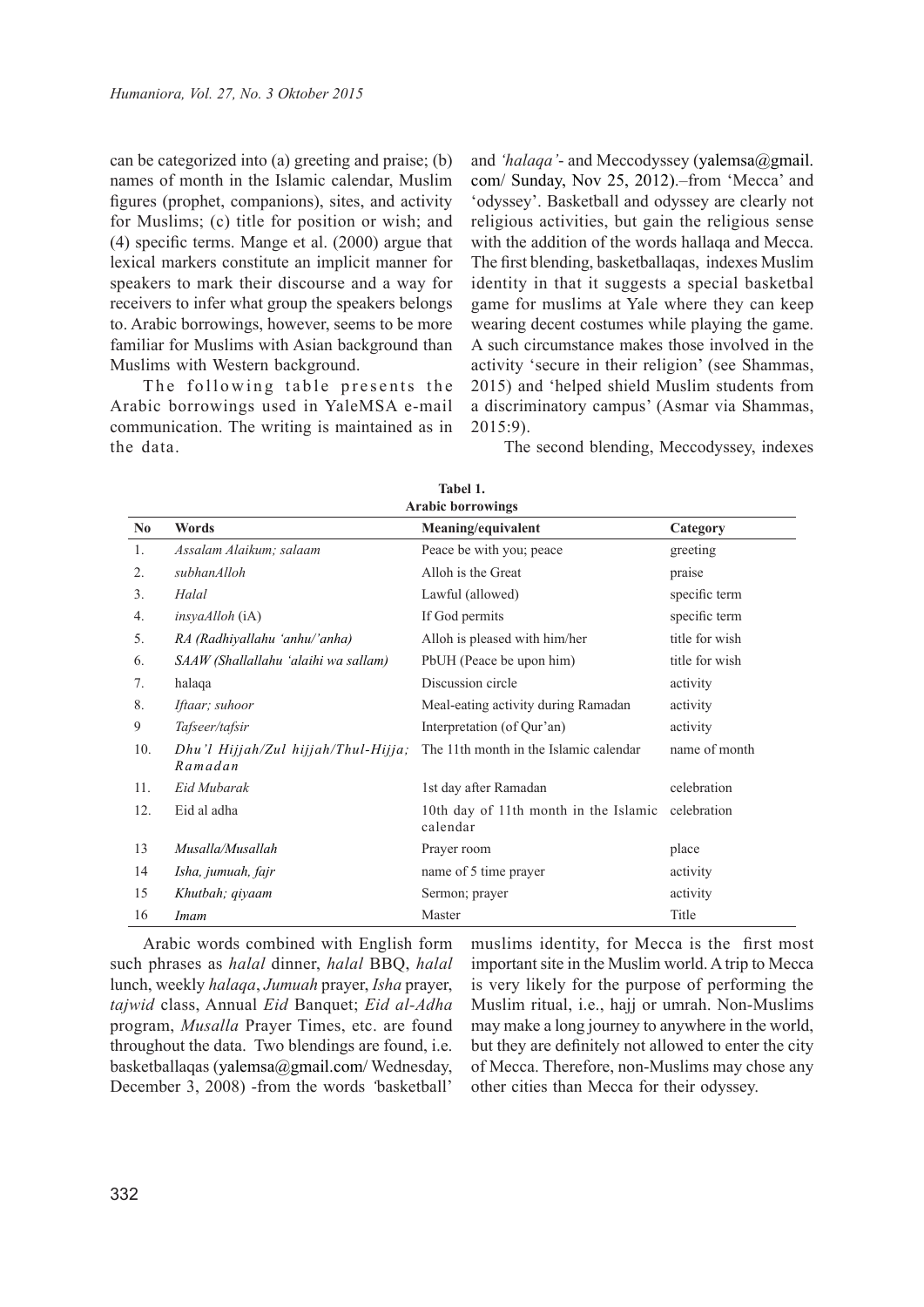# **USE OF EXPRESSIONS PRESUPPOSING MUSLIM LIFE**

In addition to Arabic borrowings, YaleMSA uses a number of expressions that presuppose Muslim life (see Table 2). These expressions are commonly used among Muslims as they are parts of Muslim's repertoire.

**(a) Overt mention of Muslim identity categories and labels.** YaleMSA refers itself explisitly as MSA (Muslim Students Association), and often addresses its members as Muslim members or MSA members. When referring to the Chaplain, it uses a longer phrase the Coordinator of Muslim Life at Yale instead of Chaplain. All these show overt mention of Muslim identity.

| 1400.4<br>Words related to Muslim life. |                                    |                            |                   |  |  |
|-----------------------------------------|------------------------------------|----------------------------|-------------------|--|--|
| N <sub>0</sub>                          | Words                              | Meaning/equivalent         | Category          |  |  |
| 1.                                      | Coordinator of Muslim Life at Yale | Chaplain                   | title/occupation  |  |  |
| 2.                                      | The mother of the believers        | The Prophet's wife         | honorific label   |  |  |
| 3.                                      | The commentator of Our'an          | scholar                    | occupation        |  |  |
| $\overline{4}$ .                        | The five time prayer               | Worship                    | activity (ritual) |  |  |
| .5.                                     | Umrah trip                         | Pilgrimage                 | activity (ritual) |  |  |
| 6.                                      | Brother (Br.)/Sister               | Mister $(Mr)$ /Miss $(Ms)$ | title (address)   |  |  |

**Table 2.** 

Different faith groups may talk about the same things, but they will likely use different expressions which the general society are more familiar with. For example, when referring to a particular person who are knowledgeable in the Qur'an, thus able to explain the meaning, non-Muslims will predictably choose a generic terminology 'scholar' rather than the comentator of Qur'an. Similarly, when referring to one's journey to Mecca for the purpose of Umrah, non Muslims may choose the more familiar terminology, i.e pilgrimage.

The discussion on the findings is divided in two sections. The first section focuses on how YaleMSA uses the Arabic borrowings and expressions presupposing Muslim life to index Muslim identity, and the second section on the evidence of YaleMSA as an empowered Muslim community on campus. In coherence with the theoretical framework, the first section is organized based on Bucholtz and Hall's (2005) indexical processes, which include (a) overt mention of Muslim identity categories and labels, (b) implicatures and presuppositions regarding Muslim's own or others' identity position, (c) displayed evaluative and epistemic orientations to ongoing talk, as well as interactional footings and participant roles, and (d) the use of linguistic structures and systems that are ideologically associated with Muslim personas and groups.

The label "Muslim" has its synonym, i.e. "the believer", which also appears in YaleMSA communication in the expression of "the mother of all the believers" (yalemsa@gmail. com/Monday, Dec 1, 2008).

YaleMSA sometimes uses "non-Muslim" for members of different faith groups. "Non-Muslim" is a broad category for those embracing religions other than Islam. YaleMSA never uses "the unbeliver" or "nonbeliever" to refer to non-Muslim because the words means 'a person who does not believe' (Webster's College Dictionary, 1999) which potentially leads to a misunderstanding from other faith groups that YaleMSA disregards their faith.

**(b) implicatures and presuppositions regarding Muslim's own or others' identity position.**  YaleMSA uses "Muslim" rather than "Moslem" in all YaleMSA communication. Using 'Muslim' in its discourses implies that YaleMSA wants to be identified with the name (identity) the Holy Quran uses for those who take the path of Islam. (See Mange et al, 2009:366 for using label to influence receivers' attitude). It presupposes the speaker's independence to speak his own voice not the other's. Other groups (non-Muslims) generally use "Moslem" in English discourses. It carries the pronunciation by the 'foreign' tongue, thus,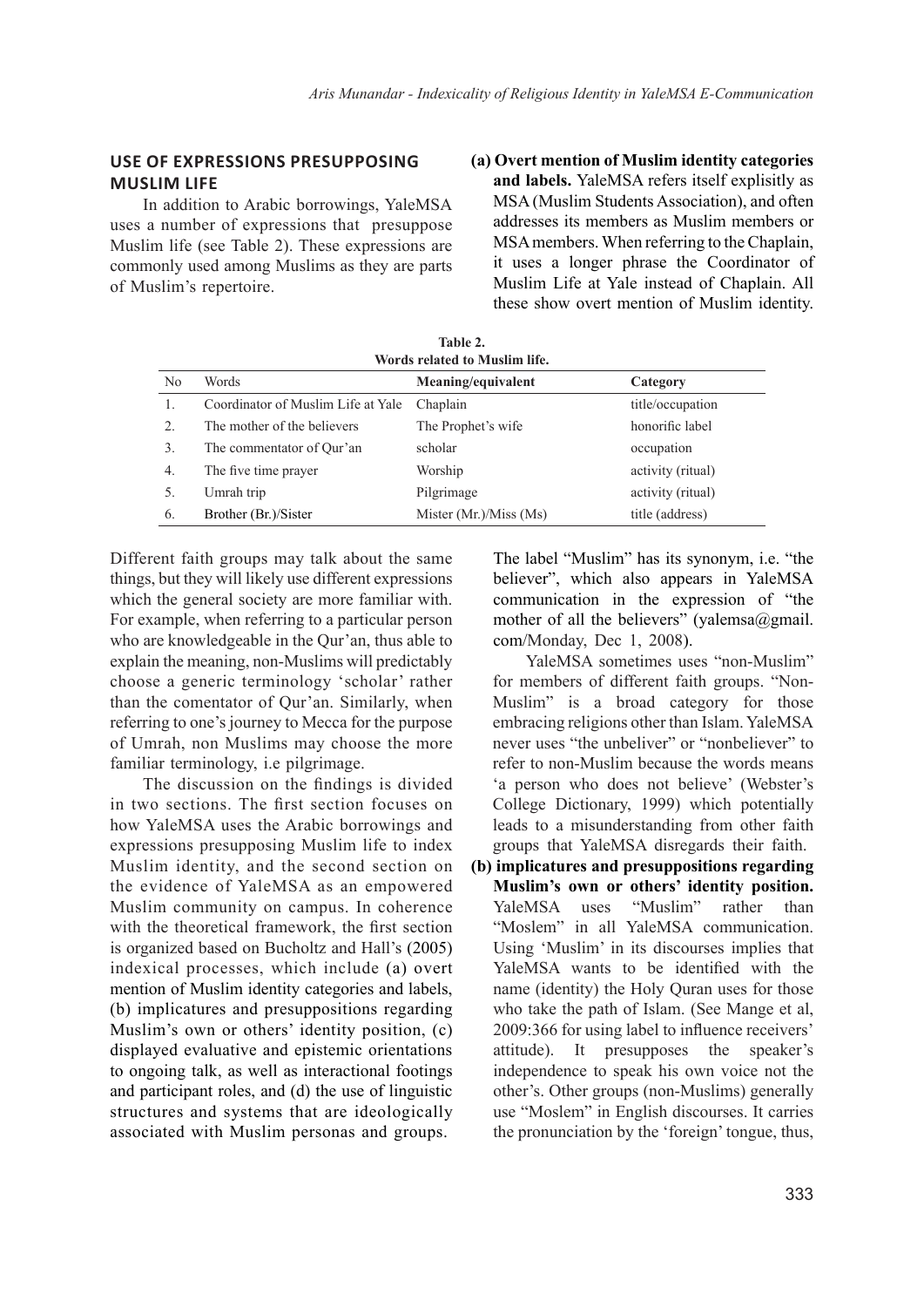an imposition of English pronunciation.

The use of "Muslim" in YaleMSA ingroup communication is perceived as a genuine form of self-naming that has the power to boost members' self esteem. YaleMSA also consistently uses it in the out-group communication, implying an assertion of Muslim's freedom from the power of other groups' discourse. If, on the contrary, YaleMSA uses 'moslem' in the out-group communication, it will imply that YaleMSA lets the majority group keep seeing Muslims as a minority group, and it will bring less favourable effect to the effort to educate the Yale and New Haven communities about Islam as a religion that respects equility.

**(c) displayed evaluative and epistemic orientations to ongoing talk, as well as interactional footings and participant roles.**  YaleMSA adopts different interactional footings in the in-group communication from the outgroup communication. The use of "all persons, all paths" in the out-group communication (yalemsa@gmail.com/Wednesday, December 3, 2008) reveals YaleMSA positive attitude toward others that everyone regardless of his/her religion may share a special moment together at Yale, while at the same time it also shows YaleMSA's awareness that religion is a sensitive issue. The use of "path" instead of "belief" or "religion" prevents YaleMSA from being prejudiced as an extremist group. In its webpage, the Mission Statement does not refer to the other groups as "non Muslim", but "Yale and New Haven communities" instead. It shows that YaleMSA does not put others into a different category. YaleMSA regards those outgroup communities as fellows YaleMSA needs to acquaint with Islam.

The topic of the talk in YaleMSA ingroup communication reveals that YaleMSA never explicitly excludes other groups from participation. YaleMSA is aware that other groups may not join in the talk, but may always be by-standers. Although the topic is often Muslim-specific, such as "Significance of the 1st 10 Days of Zul-Hijjah" (yalemsa $@$ gmail.com/Monday, Dec 1, 2008), none of the content items potentially hurts others. In relevance with the 'Participant' and 'End' in Hymes's SPEAKING, YaleMSA disseminates information that caters the need of its Muslim members, but it never speaks in an unpleasant tone (Key) that will potentially provokes its members to keep distance from other groups. As part of its Mission, Muslim members shall also be ready to share the topic of the talk with other groups but in a less specific manner than when they discuss it among themselves.

The following is a comparison of two data: one that do not explicitely exclude other groups.

*Reminder: The Princeton Retreat is this weekend! Payment (For those who have registered) is due tonight! Info with transportation will be coming soon iA!* (yalemsa@gmail.com/Tuesday, Sept 29, 2015):

The content of this Reminder does not index Muslim identity very obviously. However, the word *insyaAllah* (abbreviated into iA) at the end of the message indexes Muslim identity of the speaker, and consequently the target listeners. The word *insyaAlloh* is an Arabic borrowing meaning if Alloh permits, and is used by Muslim when making a promise or planning a future action.

Compare with the following remainder:

*Just a reminder to join us for the Halal MSA Dinner in Commons Dining tonight @ 6 pm. Also, please note that there is no Wednesday Halaqa tonight because the Chaplain's Office is screening "A Jihad for Love" @ 7 pm in the Whitney Humanities Center Auditorium*.

(yalemsa@gmail.com/Thursday, November 13, 2008)

The content of this Reminder is clearly related to Muslim activities, i.e., *Halal MSA Dinner* and *Wednesday Halaqa*. *Halal* and *halaqa* are Arabic borrowings. The first is a term which means "lawful or allowed" and found in Islam only. The later means a gathering where Muslims share knowledge about Islamic teachings or experiences. Although the topic clearly indexes muslim identity of both the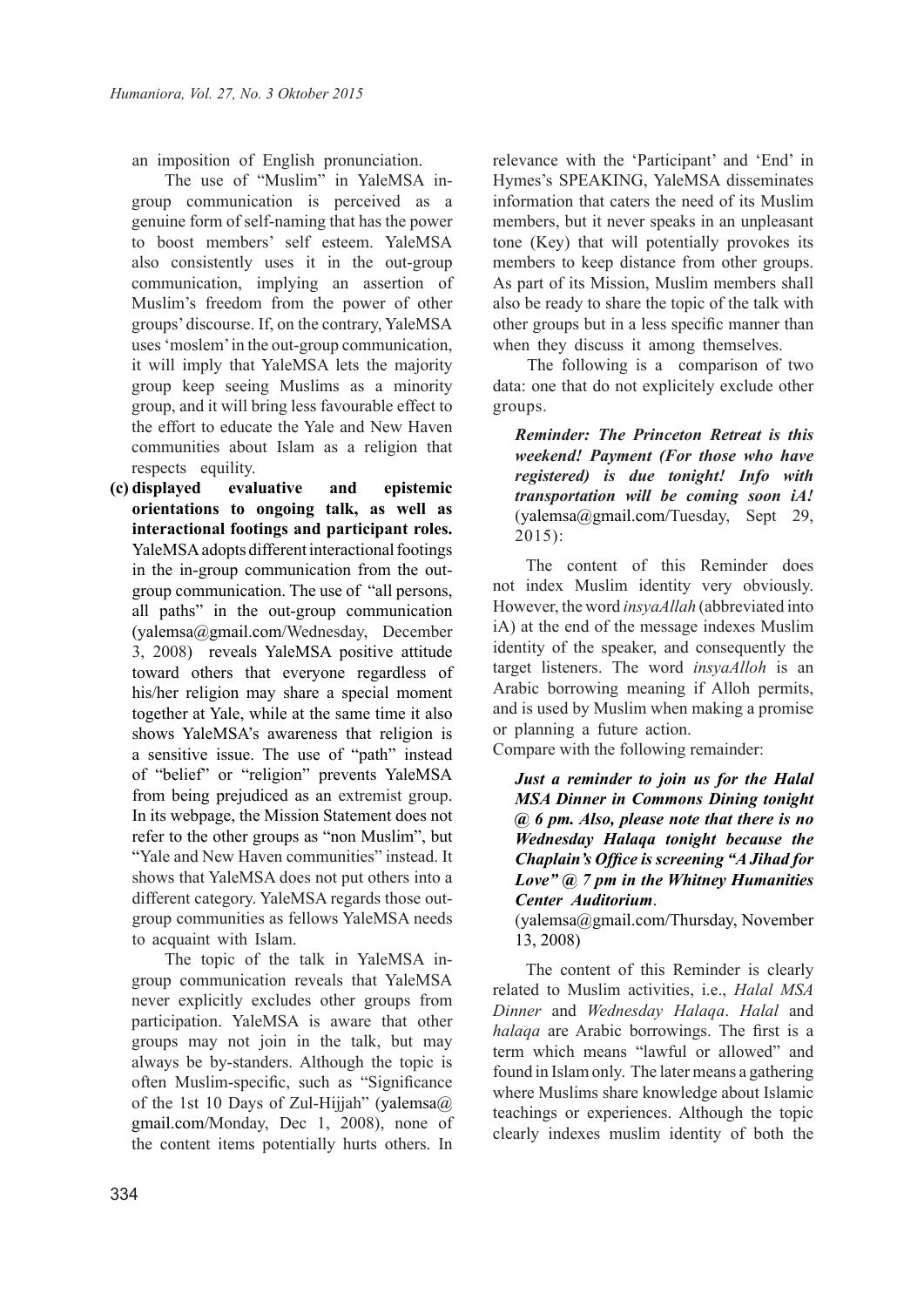speaker and the target audience, it remains to sound inclusive.

**(d) the use of linguistic structures and systems that are ideologically associated with Muslim personas and groups.** YaleMSA uses several linguistic markers to index Muslim identity in the forms of greeting (*Assalamu Alaikum* or *Assalam Aleikum* my fellow humans); Arabic borrowings for Islamic term (halal), Muslim activity (*halaqa*, *duaa*), praise (*subhanAllah*), and name of Muslim's God (*Allah*). Meanwhile, the out-group communication, though uses linguistic markers indexing Muslim identities, puts them in a less overt manner. They are: jumu'ah prayer services, halal lunches, halaqas (discussion circles), daily iftaar dinners, annual Eid Banquet, and Taraweeh prayers. The use of another covert term is, for example, 'congregational prayers' which means the 5 time prayers conducted in group.

YaleMSA created blendings, i.e., "basketballaqas" (yalemsa@gmail.com/ Wednesday, December 3, 2008) and "Meccodyssey" (yalemsa@gmail.com/ Sunday, Nov 25, 2012). Blending is common among general youth, thus it reflects youth identity; but the use of 'halaqah' in the blending indexes muslim identity. Similary, *meccodyssey* reveals muslim youth identity as it contains the word Mecca, the first important site for muslim where *Kaaba* locates.

"Brothers (and/or sisters)" as a term of address is found in a number of emails (e.g. yalemsa@gmail.com/Tuesday, Feb 10, 2009; yalemsa@gmail.com/ Monday, September 2, 2013). "Brother" shows solidarity and respect for a member of a religious community (see Rahman, 2012: 157). Though 'brother' is also used as a way of showing solidarity and a professional respect for the work of a colleague in different context and setting, the sense of Muslim identity is apparent. Another term of address to index Muslim identity is *Imam*, meaning a knowledgeable person in Islam, is used in yalemsa@gmail.com/Friday, March 6, 2009. The use of "The mother of all believers" for the Prophet's wife, and the titles "Saaw" for the Prophet and "Ra" for the Prophet's companions are all related to Muslim personas.

As stated in the Mission Statement, YaleMSA seeks to educate Yale and New Haven comunities

about Islam. The out-group communication is, therefore, aimed at giving true fact about Islam to fight against stereotype. Communicating with others who might still hold prejudice toward Muslims needs careful choice of words that both index Muslim identity and prevent misperception toward Islam. This "strategic use of language, which is, metaphorically, choosing the right vessel to present information in a certain way in order to achieve a certain purpose" (Sutton via Collins and Clement, 2012:379) is a greatest chalenge for YaleMSA. A careful choice of words is shown in the use of common expression such as 'informal discussion' instead of *halaqa* (yalemsa@gmail. com/Tuesday, November 2, 2010) in order to avoid too specific terminology that may be suspicious to other faith groups,

## **World Fellows Meet & Greet** *(Thursday, November 4th, 8:00 pm in Pierson Fellows Lounge)*

Join us next Thursday, November 4th, at 7:30pm in the Pierson Fellows Lounge for an **informal discussion** with this year's three Muslim World Fellows. Aziz Royesh (Afghanistan), Arif Zamhari (Indonesia) and Fares Mabrouk (Tunisia) will be talking about their work outside of Yale and will be happy to answer any questions that you bring. To learn more about these amazing individuals, please take a look at their bios here.

(yalemsa@gmail.com/Tuesday, November 2, 2010)

A synonymous expression 'dicussion circle' is used in other data as the closest correspondence for 'halaqa'. Yale and New Haven community must be familiar with the nature of discussion forums, so they will be prevented from confusion that may arouse suspicion toward YaleMSA activity. YaleMSA also makes the implicit explicit as another strategy to minimize prejudice from other groups. For instance, in the webpage, YaleMSA add the word 'prayer' to *Taraweeh* (to become *Taraweeh* prayer) in order take make the implicit meaning "prayer performed in the evening of Ramadan" explicit. Similarly, *iftaar* carries the meaning 'dinner', but it also needs to be added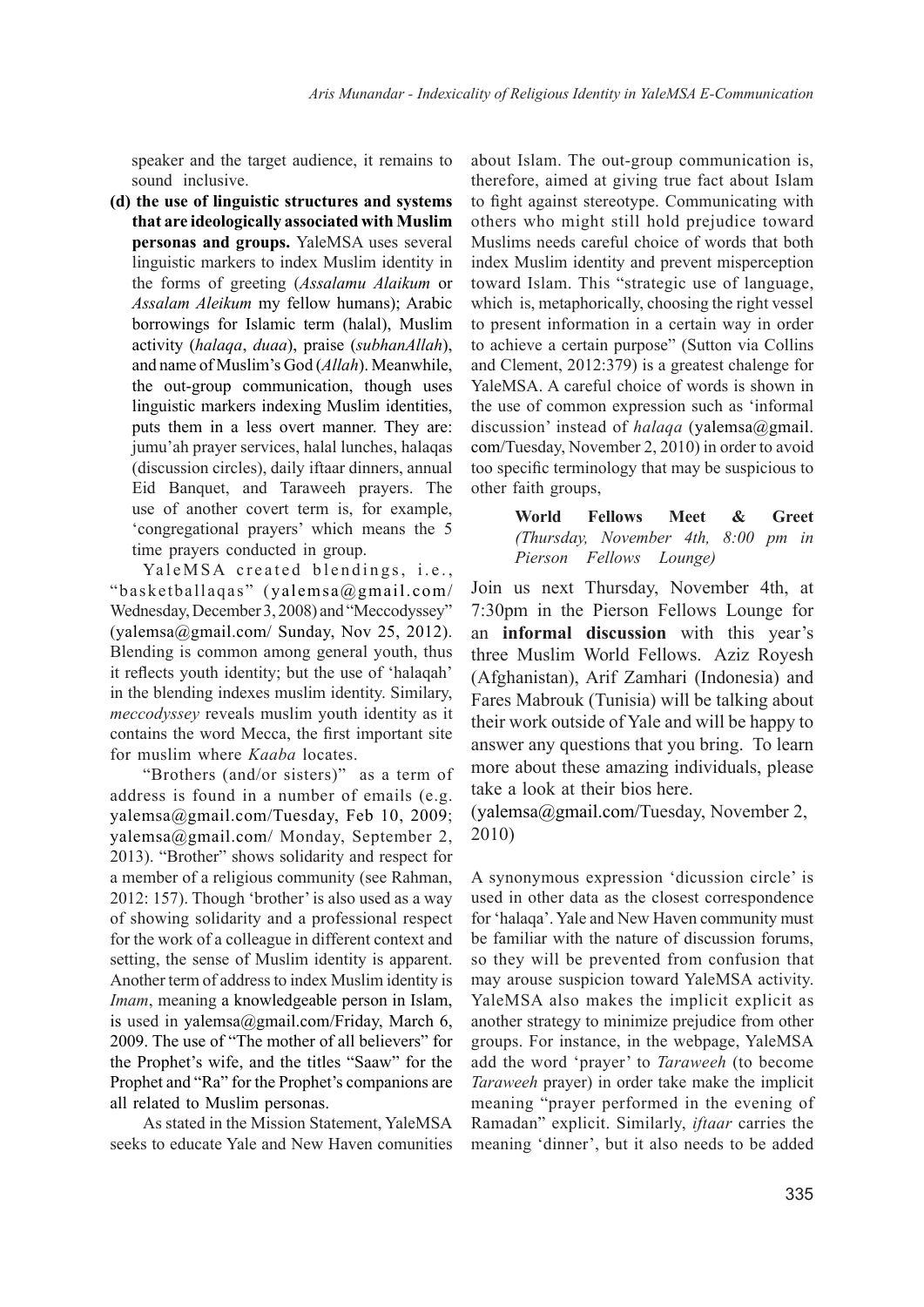with 'dinner' (to become *iftaar* dinner). Choosing a more commonly used word is another strategy in *Eid banquet.* It is an annual event to celebrate Eid with a dinner party inviting Muslims and non-Muslims. The word choice helps people to recognize the activity as a non ritual one, but at the same time prevents people from assuming it to be a noisy party with drinks, musics and dances.

Giving positive impression through its out-group communication is crucial for YaleMSA to win understanding from other groups which, in turn, brings equal respect. YaleMSA's effort to give positive impression is achieved through a careful choice of words, i.e., minimizing the use of Arabic borrowings or replacing them with their equivalents. Collins and Clement (2012:383) posit that what a speaker says reflects on how that speaker is perceived by recipients. This communication strategy suggests that YaleMSA is aware of the other groups' prejudice against Muslims.

When the use of Arabic borrowings is inevitable, YaleMSA avoids a straightforward way as in the in-group communication, in regards to the following two reasons. First, the audience do not share the knowledge about Islam, demanding elaboration on any specific terminology used in the communication. The use of Arabic borrowings may be responded with ignorance as the words make no sense for them. Second, the use of Arabic borrowings may lead different faith groups to frame Muslims as Arabs, thus confirming the existing stereotype that Muslims are Arab. Such stereotyping is disadvantageous for not only YaleMSA members who are from non-Arab countries, but also YaleMSA community in general. The confidence to fight against stereotyping has positive corelation with empowerement that this article now turns.

# **YALE MSA AS AN EMPOWERED MUSLIM COMMUNITY ON CAMPUS**

 Shammas (2015:5) observes that MSA members seemed more empowered than their non-member Muslim counterparts because they appeared secure in their religion and made a dedicated effort to educate non-Muslims about Islam. Similarly, YaleMSA has some outreach programs to educate Yale and New

Haven communities. The following discussion, however, is not on YaleMSA outreach programs, rather on how YaleMSA persuades non-Muslims' participation as evidences for being an empowered Muslim community on campus.

One of the regular events hold by YaleMSA is *Interfaith Day of Service* which invites everyone regardless of faith. In the following email (yalemsa@gmail.com/Wednesday, December 3, 2008) YaleMSA uses the expression "Everyone is welcome. All persons, all paths" which shows warmth towards different faith groups. The metaphor "paths" for faiths or religions makes the expression more appealing due to its neutrality. At the same time, it implies that YaleMSA regards members of any faith group to share the same feeling of symphaty toward the needy, and that Muslims care for people in need regardless of their religion.

## **Interfaith Day of Service Friday, December 5th 2:00-5:00 PM**

Meet at the Chaplain's Office to assemble hospitality kits for homeless families. **Everyone is welcome. All persons, all paths!**

For questions, contact [...] (yalemsa@gmail.com/Wednesday, December 3, 2008 10)

Another out-reach event that also invites different faith group to join is The Annual Eid Banquet (yalemsa@gmail.com/Tuesday, November 2, 2010). Here, YaleMSA mentions "celebrate the Muslim holiday of Eid al-Adha and its Abrahamic connections" to highlight the fact that some different faith groups have connection with Islam through Abraham. YaleMSA implies that prejudice against Islam is not fair because different faith groups which are free from prejudice are, in fact, connected to Islam. The message should be clear: Let there be prejudice against all faith group, or let there be no prejudice at all.

> The Chaplain's Office and Yale Muslim Students Association present:

THE ANNUAL EID BANQUET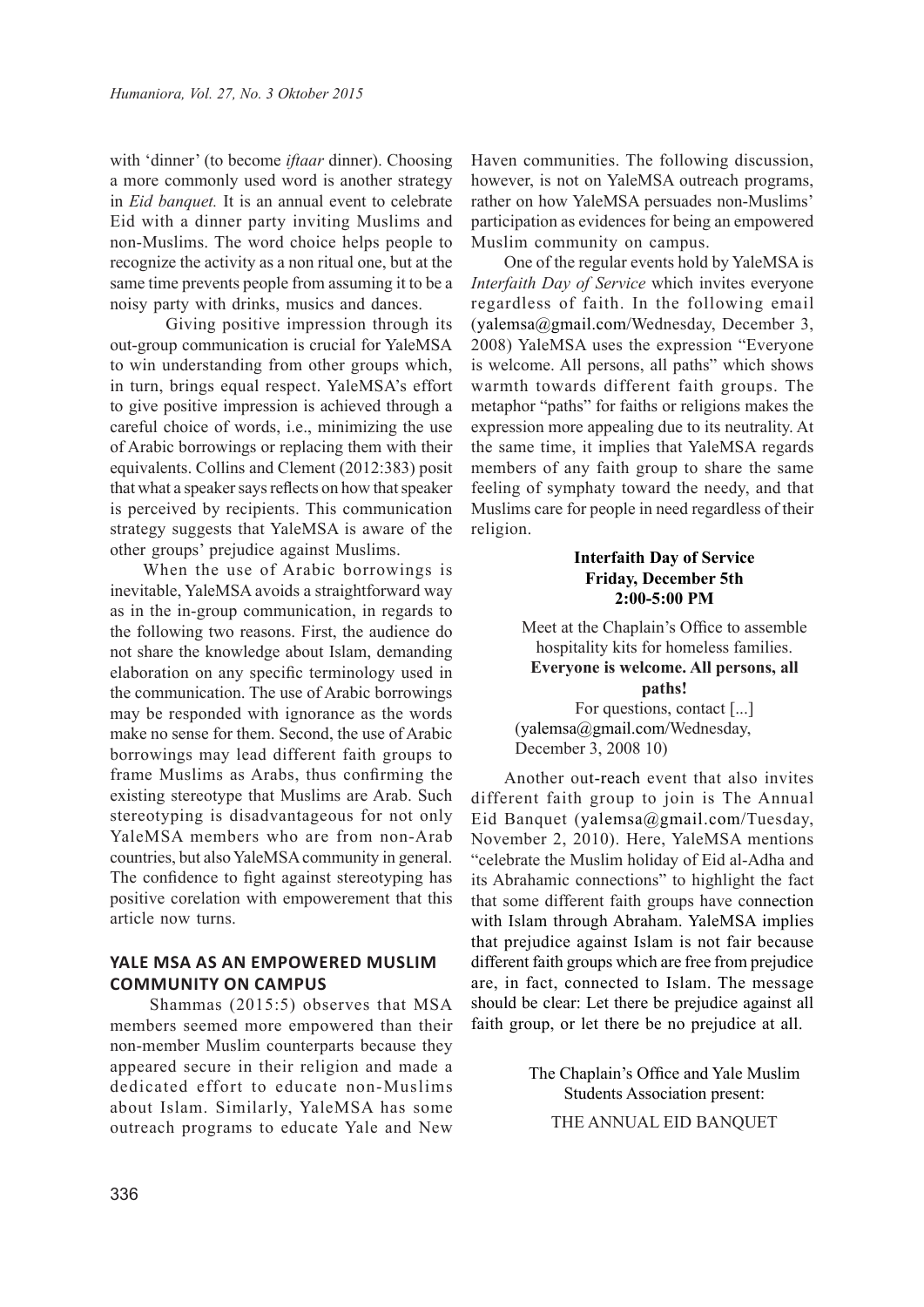The Chaplain's Office and the Yale Muslim Students Association cordially invite you to attend our new Eid Banquet. As Ramadan

recedes into the summer and out of the academic year, we have transformed our traditional Ramadan Banquet into an "Eid Banquet," which will celebrate the Muslim holiday of Eid al-Adha and its Abrahamic connections. The new banquet will be at

Commons Dining Hall on Wednesday,

November 17, 2010 at 5:30 pm. We would love for you to attend and join us in our

celebration!

(yalemsa@gmail.com/Tuesday, November 2, 2010)

These data have shown that YaleMSA has the confidence to assert equality among all groups in the society (all paths are equal) and connection between Islam and other faiths. Having strong confidence to fight aginst stereotyping or other forms of discrimination is an evidence that YaleMSA is an empowered Muslim community in campus.

## **CONCLUSION**

YaleMSA uses Arabic borrowings and expressions presupposing Muslim life to index Muslim identity in its e-mail and web-page communication. Arabic borrowings are salient markers of Muslim identity, which appear more frequently in the in-group communication as all the participants share the same faith. On the other hand, much less markers of Muslim identity are used in the out-group communication which involves participants of different faiths. YaleMSA carefully selects words to index Muslim identity in the out-group communication in order to prevent prejudice from other groups, thus achieving mutual understanding and equality.

Based on the findings from the data analysis, overt markers to index YaleMSA's Muslim identity strengthen the solidarity among Muslim members, while covert markers to index YaleMSA's Muslim identity mitigate prejudice from different faith groups. The use of 'Muslim' rather than "Moslem" and highlighting the fact that other faiths are also related to Islam show that YaleMSA has shown strong confidence to fight against stereotyping or

discrimination. The confidence in speaking its own voice demonstrates that YaleMSA is an empowered muslim community on campus.

The findings suggest that Arabic borrowing becomes markers (salient variants which are socially significant) not just an indicator (variants with little or no social message attached) of Muslim identity. However, since the use of Arabic borrowings by Muslim group can also be used by other different faith groups to confirm their negative stereotyping against Muslim, Arabic borrowing needs to be used properly according to the Setting and Participants in order to successfully achieve the desired End.

## **ACKNOWLEDGEMENT:**

This article is based on the research "Pengungkapan Identitas Islam dalam Komunikasi YaleMSA" funded by the English Department, Faculty of Cultural Sciences, Universitas Gadjah Mada, Contract Number 2.1/ED/IV/2015.

### **REFERENCES:**

- Ali, Syed. 2008, 'Understanding acculturation among second-generation South Asian Muslims in the United States', *Contribution to Indian Sociology*, 42, 3: 383-411. (Downloaded from dis.sagepub.com at Universitas Gadjah Mada on September 11, 2015)
- Bucholtz, Mary and Hall, Kira. 2005, "Identity and interaction: a sociocultural linguistic approach", *Discourse Studies* Vol 7(4–5): 585–614. DOI 10.1177/1461445605054407 (Downloaded from dis.sagepub.com at Universitas Gadjah Mada on September 22, 2015)
- Collins, Katherine A. And Clément, Richard. 2012. "Language and Prejudice: Direct and Moderated Effects", *Journal of Language and Social Psychology.* Vol 31(4) 376–396. SAGE Publications. DOI: 10.1177/0261927X12446611 http://jls. sagepub.com (dod February 10, 2015)
- 446611JLS31410.1177/0261927X12446611Collins
- Haddad, Yvonne Hasbeck. 2004, *Not Quit American? The Shaping of Arab and Muslim Identity in the United States*. Baylor University Press.
- Hymes, Dell. 1974. *Foundations of Sociolinguistics: An Ethnographic Approach*. Philadelphia: University of Pennsylvania Press. Philadelphia.